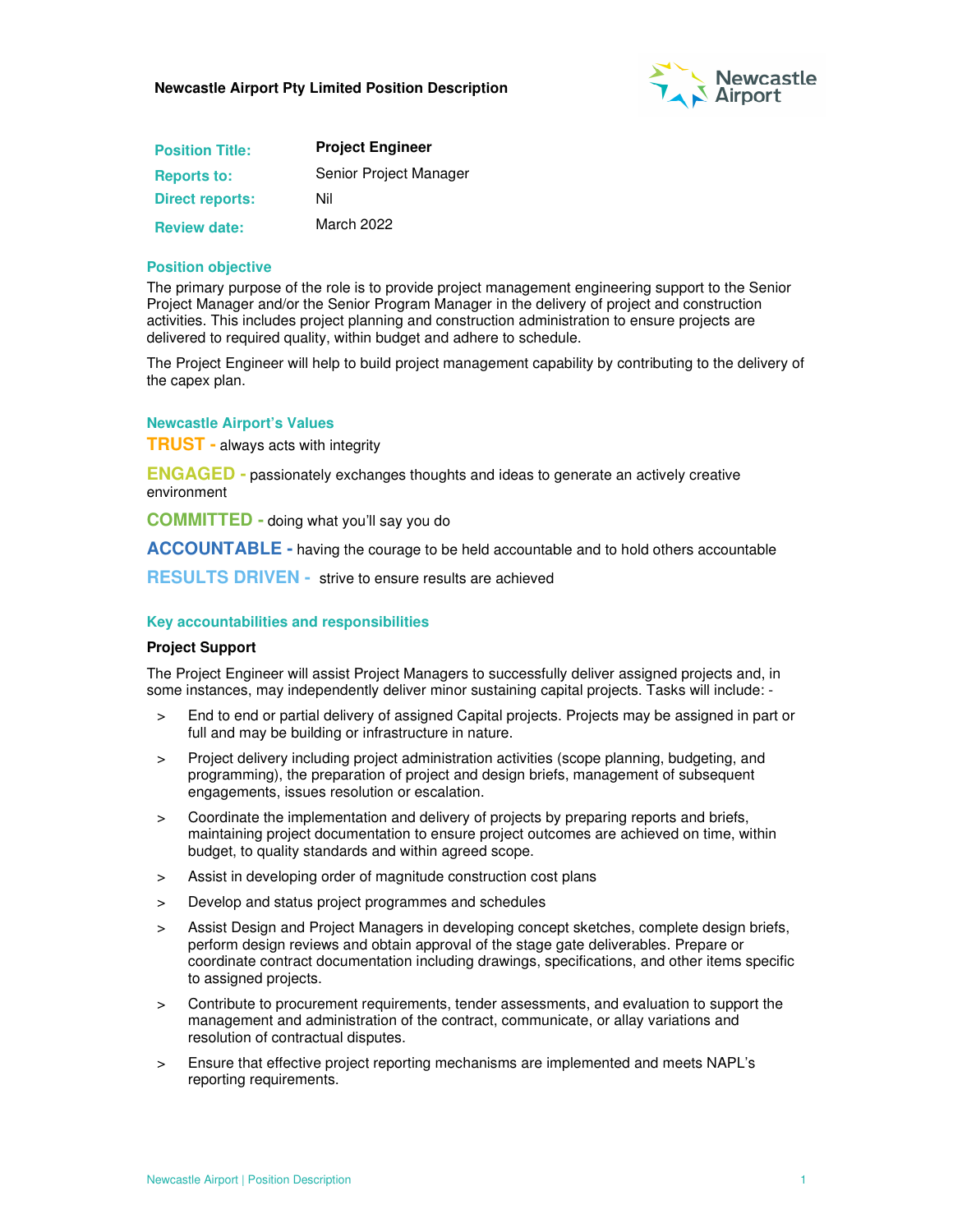

#### **Construction Management**

- > Coordinate and administer construction activities to ensure that projects are implemented in accordance with plans, designs, and specifications.
- > Monitor construction progress for adherence to programme and report to the responsible Project Manager.
- > Review progress claims against works completed and advise Project and Contract Manager on payment requirements.
- > Effectively communicate with stakeholders to ensure positive project outcomes. Demonstrate sound people management skills by managing work and performance of Contractors to achieve outcomes

#### **WHS, Quality & Environmental Management**

- > Ensure all projects adhere to WHS regulations and champion WHS in all aspects of the role.
- > Review Contractor's Safety, Quality and Environmental management documents inclusive of Safety and Construction Management Plans, Safe Work Method Statements and Environmental Management Plans.
- > Engage with Contractors on compliance to their Safety, Environmental and Quality Systems.
- > Notify Project Manager of potential hazards/impacts and any potential WHS improvements.
- > Participate in Risk Assessment workshops.
- Undertake quantitative and qualitative safety, environment, and risk assessment to ensure projects are delivered to required standards.
- > Site inspections and hazard identification.
- > Assist with compliance checks against NAPL policies.
- > Assist with surveillance/compliance to DA environmental conditions

#### **General**

- > Ensure effective communication and liaison with stakeholders.
- > Utilise effective time management skills including sequencing of work of own and resource time management
- > Maintain continual alignment with NAPL's values and behaviours.
- > Comply with NAPL's Policies, Procedures and any reasonable directive, at all times.
- > Display consistent compliance, accountability and due diligence with all safety and security matters at all times.
- Complete any other duties within your skills and abilities, as required by your Manager.

#### **Qualifications and experience**

#### **Essential**

- > Minimum 3 years' experience in a similar role
- > Tertiary qualifications in Engineering, Project Management and/or Contract Management
- > Experience in project management from conception to delivery
- > Ability to prepare and interpret flowcharts, schedules and step-by-step action plans
- > Strong client-facing and teamwork skills
- > Attention to detail and excellent organisation skills
- > Ability to multitask and work independently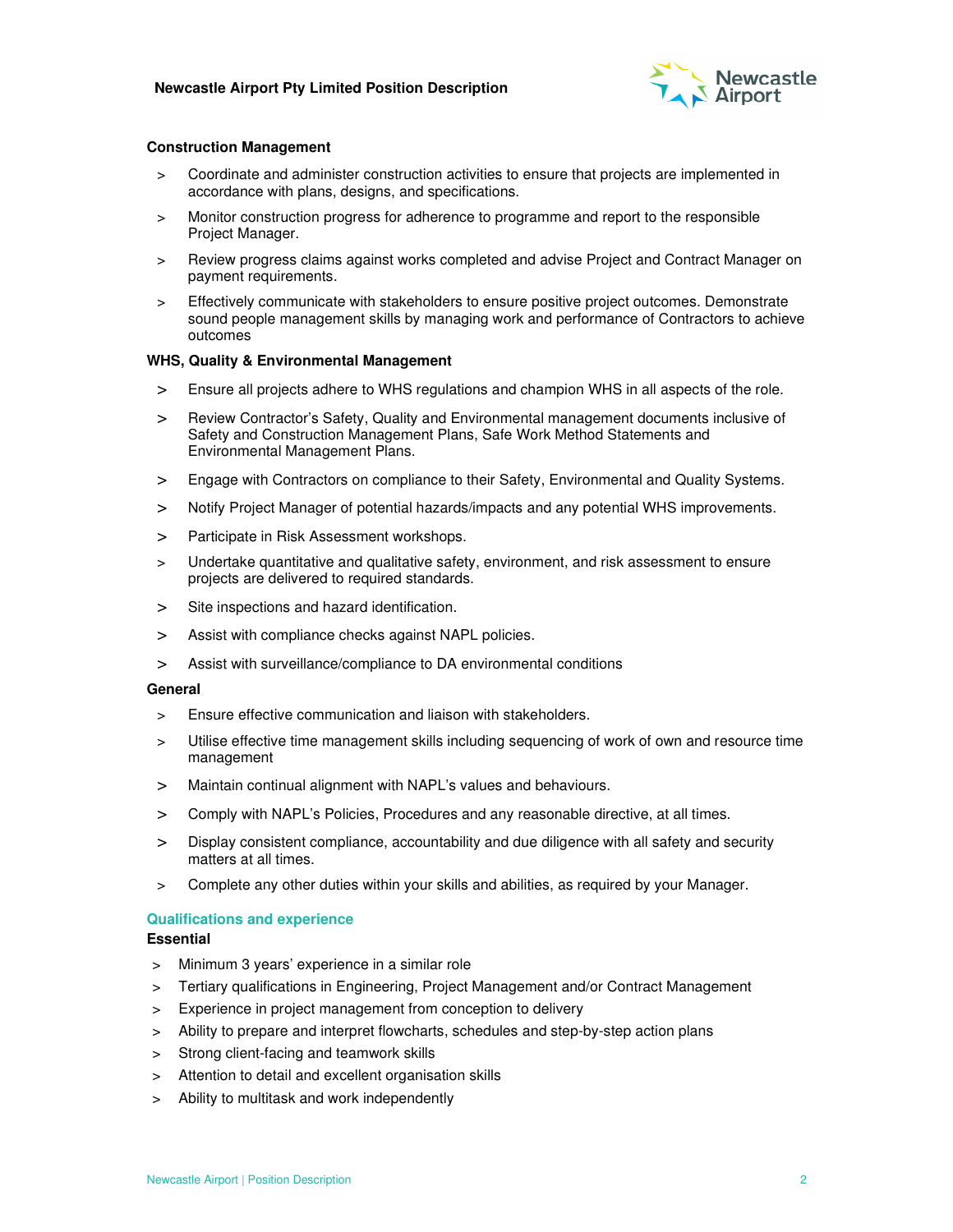

## **Desirable**

- > Strong working knowledge of Microsoft Project and planner
- > Experience in cost estimating.
- > Experience in contract management, including contract specification, oversight and monitoring

# **Work Health and Safety**

The NAPL Managers have a responsibility to:

- > Remain abreast of changes in environmental and WHS legislation, Codes of Practice and Australian Standards
- > Ensure and promote conformance with statutory requirements and NAPL WHSMS requirements.
- > Promote and embed a safety culture
- > Ensure that appropriate investigations are conducted for hazards and incidents, and implement identified corrective actions

While at work NAPL workers must:

- > Take reasonable care for their own health and safety
- > Take reasonable care that their acts or omissions do not adversely affect the health and safety of other persons
- > Comply with any reasonable instruction that is given to allow NAPL to comply with the WHS Act
- > Cooperate with NAPL policies and procedures relating to health or safety.

## **Value Behaviours**

Our culture is underpinned by core values and behaviours, which define how we do business. All employees are expected to demonstrate our values and behaviours at all times, as follows:

| <b>Value</b>                                                                                                         | <b>Behaviours</b>                                                                           |  |  |
|----------------------------------------------------------------------------------------------------------------------|---------------------------------------------------------------------------------------------|--|--|
| <b>Trust</b><br>Always acts with<br>integrity                                                                        | $\checkmark$ Practices open and transparent communication.                                  |  |  |
|                                                                                                                      | Is a supportive team player.<br>∢                                                           |  |  |
|                                                                                                                      | ← Consistently demonstrates honesty and ethical behaviour.                                  |  |  |
|                                                                                                                      | Demonstrates a healthy respect for others, equality and inclusiveness.                      |  |  |
|                                                                                                                      | $\checkmark$ Applies an open door policy and is willing to offer input and ask for help.    |  |  |
| <b>Engaged</b><br>Passionately<br>exchanges thoughts<br>and ideas to generate<br>an actively creative<br>environment | Supports other staff in need across the business.                                           |  |  |
|                                                                                                                      | Shares knowledge and collaborates with others.                                              |  |  |
|                                                                                                                      | Approaches work with a positive attitude.<br>✔                                              |  |  |
|                                                                                                                      | Supports progressive and forward thinking.                                                  |  |  |
|                                                                                                                      | Openly engages in healthy conflict by respectfully discussing different ideas and opinions. |  |  |
| <b>Committed</b><br>Doing what you say<br>you'll do                                                                  | Helpful and assists other staff / teams in need wherever possible.                          |  |  |
|                                                                                                                      | Consistently "walks the talk" by doing what they say they'll do.                            |  |  |
|                                                                                                                      | Consistently demonstrates a "can do" attitude.                                              |  |  |
|                                                                                                                      | Reliable and consistent in their approach to work.<br>✔                                     |  |  |
|                                                                                                                      | Open and adaptable to change to meet the growing needs of our business.                     |  |  |
| Accountable                                                                                                          | Open to giving and receiving constructive feedback as an opportunity to learn.              |  |  |
|                                                                                                                      | Takes responsibility for their actions.                                                     |  |  |